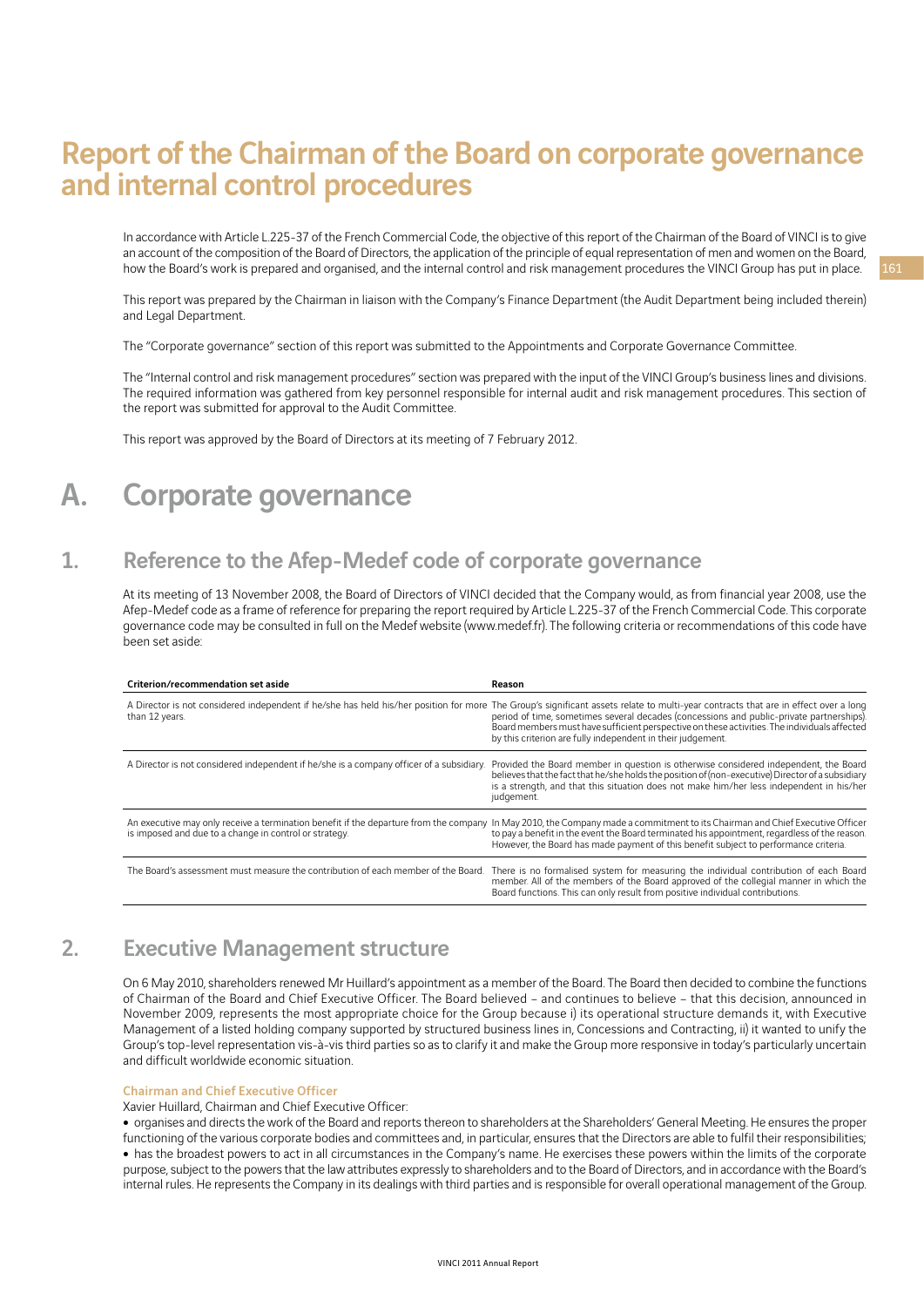He provides the Board and its committees with the information they need, reports on the highlights of the Group's operations over the period and implements the Board's decisions.

The Board's internal rules require the Company's material transactions, referred to in paragraph 3.3 below, to be subject to prior approval by the Board. In addition, the Chairman and Chief Executive Officer regularly presents the Group's performance, prospects and strategy to the financial community, in particular through road shows.

Mr Huillard chairs the Executive Committee and the Management and Coordination Committee. The Executive Committee had 14 members as of the date of this report. It met 20 times in 2011, with an average of one to two meetings per month. The Management and Coordination Committee is composed of the members of the Executive Committee and the Group's main operational and functional executives. Its purpose is to ensure broad consultation on VINCI's strategy and position as well as on cross-cutting policies within the VINCI Group. This committee has 37 members and met four times in 2011.

Mr Huillard also chairs the Risk Committee mentioned in paragraph 4.3 of part B.

#### Vice-Chairman and Senior Director of the Board

Yves-Thibault de Silguy was named Vice-Chairman and Senior Director of the VINCI Board on 6 May 2010. Mr de Silguy was previously Chairman of the Board (from 2006), and he proposed that the Board change its system of corporate governance by creating a new Senior Director function with real prerogatives, set out in the Board's internal rules. The Board approved his proposal unanimously. The Senior Director has an outstanding level of information about the Group and how it operates and also enjoys specific powers which are specified in the Board's internal rules and restated in the Report of the Vice-Chairman and Senior Director on page 177 of this report. These factors ensure the system's efficiency. Mr de Silguy cannot be considered an "independent Director" as defined by the Afep-Medef code because he held the position of Chairman of the Board between 2006 and 2010. Nevertheless, the Board considers that his exceptional knowledge of the Group by virtue of his previous position, the information from which he will continue to benefit, as specified in the internal rules, and his availability constitute sufficient reason to assign the position to him. Mr de Silguy reports on his activity to the Remuneration Committee in the form of a detailed written report.

#### Mr de Silguy:

• devotes part of his time to remaining up to the minute on the Group's news and events through regular meetings with the Group's principal operational and functional executives;

• assists the Chairman and Chief Executive Officer, as part of the company's corporate governance arrangements, in organising the work of the Board and its committees;

• provides the Board with his insights on transactions it will have to consider, supplementing the activity of the Board committees, and ensures the proper functioning of governance bodies on behalf of the Board;

• calls a meeting of the Directors once a year, without the Chairman and Chief Executive Officer being present.

Mr de Silguy also chairs the Appointments and Corporate Governance Committee and the Strategy and Investments Committee. He takes part in numerous meetings with individual shareholders.

Lastly, Mr de Silguy assists the Chairman and Chief Executive Officer and the executives of the Group's numerous subsidiaries, at their request, in high-level representation vis-à-vis governmental authorities and major customers and business partners in France and abroad. This support is governed by a services agreement approved by shareholders at the Shareholders' General Meeting of 6 May 2010. The Board of Directors is careful to ensure that this contract does not give rise to a conflict of interest or weaken the role of Senior Director that has been separately assigned to Mr de Silguy. To this end, his remuneration is a fixed, non-adjustable sum and the contract's execution is monitored every year by the Audit Committee on the basis of a detailed written report.

# 3. The Board of Directors

### 3.1 Composition of the Board of Directors – Independence of members

At the date of this document, the Board of Directors has 14 members, including one member representing employee shareholders.

In 2011, shareholders renewed the terms of Pascale Sourisse, Robert Castaigne and Jean-Bernard Lévy as Directors and appointed Elisabeth Boyer as Director representing employee shareholders, following the resignation of Denis Vernoux.

At the Shareholders' General Meeting of 12 April 2012, shareholders will be asked to vote on the renewal of the term of Jean-Pierre Lamoure as Director. Dominique Bazy has decided not to seek re-election to his position upon expiration of his term at the end of this Annual Shareholders' General Meeting.

Since the Shareholders' General Meeting of 2 May 2011, the percentage of women on the Board has been 14%. Following the 12 April 2012 Shareholders' General Meeting, it will be 15%. The Board aims to comply, within the specified time frame, with Act no. 2011-103 of 27 January 2011 concerning the balance between men and women on Boards of Directors and Supervisory Boards and concerning equal status for men and women. Furthermore, two Board members do not have French citizenship.

The term of office of Directors is four years. The Directors' terms of office expire at different times, such that approximately one-quarter of the Board is renewed every year.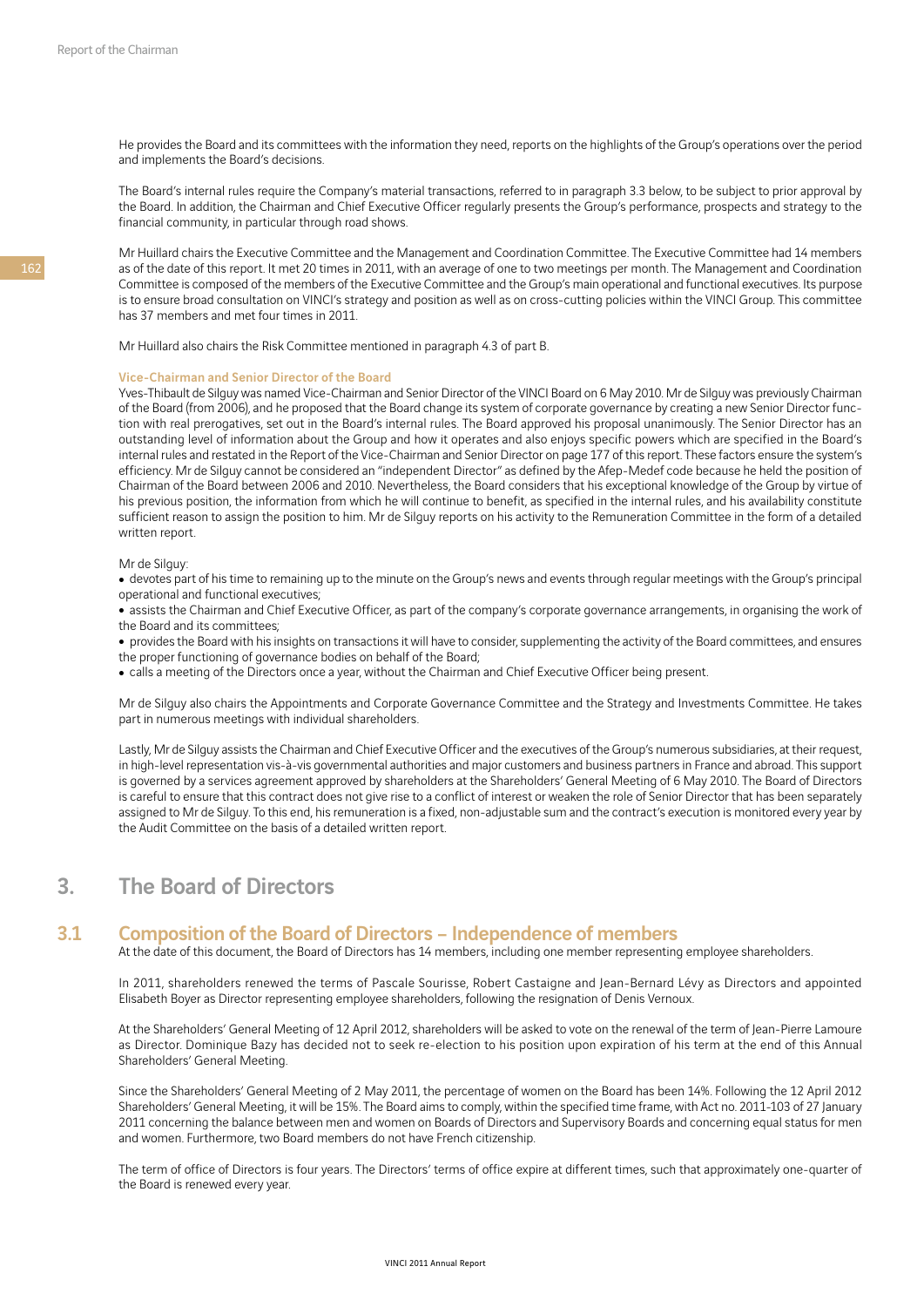The Company's Articles of Association provide that no one may be appointed or re-appointed as a Director after reaching the age of 75 and that no more than one-third of the Directors in office at the close of the financial year for which shareholders are asked to approve the financial statements may be over 70.

At its meeting of 7 February 2012, the Board also made an assessment of the current Directors' independence, as required by the Afep-Medef code and in accordance with the criteria of that code.

For the purpose of evaluating the independence of VINCI's Directors, the Board decided to exclude the code's 12-year seniority criterion for the reasons explained above in paragraph A.1.

Although certain VINCI Board members might be customers or suppliers of companies having business relationships with the Group, the Board has determined that, given the business of the Group and because business relationships between the companies in the Group and their industrial partners are highly dispersed, there is no significant flow of business requiring special surveillance and that might give rise to conflicts of interest. Concerning relationships with its partner banks, the Board examined the individual situation of the two Directors who have had responsibilities in the banking sector, and concluded that no conflict of interest has been identified over the last five years and that they have full independence of judgement.

After receiving the report of the Appointments and Corporate Governance Committee, the Board examined the situation of each Board member and reached the following conclusions:

#### Directors who cannot be considered independent

• Xavier Huillard, Chairman and Chief Executive Officer;

• Yves-Thibault de Silguy, Vice-Chairman and Senior Director;

• Elisabeth Boyer, Director representing employee shareholders. This evaluation was based on the fact that Ms Boyer is an employee of Cofiroute, a subsidiary of VINCI. The Board nevertheless noted that Ms Boyer is a member of an employee representative body, giving her protection that could enable her to be considered an independent Director under the European Commission Recommendation 2005/162/ EC of 5 February 2005;

• Jean-Pierre Lamoure. This evaluation was based on the fact that Mr Lamoure was a Group employee and that he is currently Chairman of Soletanche Freyssinet, a wholly owned subsidiary of VINCI.

#### Directors who can be considered independent

The Board of Directors believes that the following members of the Board are independent. It believes that even if some of them do not meet certain criteria set out by the Afep-Medef code, the judgement of these individuals is completely independent, ensuring that they can carry out their remit in a fully independent manner.

• Dominique Bazy. The Board has found that there is no business relationship between VINCI and Barber Hauler Capital Advisers, of which Mr Bazy is managing partner. During its examination, the Board noted that Mr Bazy held a position in an investment bank (UBS) less than five years ago and that he has been a Director of VINCI since 1996, i.e. more than 12 years. However, the Board believes that these circumstances do not alter his independence of judgement.

• Robert Castaigne. The Board has taken into account the fact that until May 2008 Mr Castaigne was Chief Financial Officer and member of the Executive Committee of the Total Group, with which the VINCI Group has normal business relationships involving fuel purchase contracts or construction projects, for example. The Board believes that these factors do not alter Mr Castaigne's independence of judgement.

• François David. Mr David is Chairman of Coface. The Board believes, however, that the normal commercial relationships that might exist between the Coface Group and the VINCI Group (e.g. insurance policies for contracts entered into by VINCI subsidiaries abroad) do not alter Mr David's independence of judgement.

• Patrick Faure. The Board noted that Mr Faure has been a Director of VINCI since 1993, i.e. more than 12 years, and that he sits on the Board of Cofiroute, a company controlled by VINCI. The Board believes, however, that Mr Faure's directorship at Cofiroute does not alter his independence of judgement. On the contrary, the Board believes this constitutes an advantage inasmuch as Mr Faure has useful experience in motorway concessions from which the other members of the Board can benefit.

• Dominique Ferrero. The Board considers that Mr Ferrero no longer has an operational role within the Natixis Group. The Board took into consideration Mr Ferrero's statements, according to which his functions did not give rise to any conflict of interest in 2011.

<sup>ˇ</sup> Jean-Bernard Lévy. Mr Lévy is Chairman of the Management Board of Vivendi. The Board believes that the normal business relationships that exist between VINCI and certain subsidiaries of the Vivendi Group do not alter Mr Lévy's independence of judgement. These relationships include telephone subscription contracts, construction projects and arm's length service contracts.

• Michael Pragnell held management responsibilities within Syngenta AG until 2007. This company has no business relationship with the VINCI Group.

• Henri Saint Olive. Mr Saint Olive is Chairman of Banque Saint Olive, which might enter into transactions with the Company or its subsidiaries or into private transactions with executives thereof. The Board believes, however, that such transactions do not alter Mr Saint Olive's independence of judgement.

• Pascale Sourisse. Ms Sourisse has management responsibilities within the Thales Group. The Board believes, however, that the normal business relationships that may exist between the Thales Group and certain companies in the VINCI Group do not alter Ms Sourisse's independence of judgement.

• Qatari Diar Real Estate Investment Company. The Board noted that the Qatari Diar Group held less than 6% of the share capital and voting rights of VINCI, acquired when the Cegelec Group was sold to VINCI. In addition, the Board noted that VINCI Construction Grands Projets, a wholly owned subsidiary of VINCI, and Qatari Diar are partners in the Qatari-law company Qatari Diar VINCI Construction (QDVC). This company, 51%-owned by Qatari Diar, is involved in developing construction activities in Qatar and elsewhere in the Middle East. The permanent representative of Qatari Diar on the Board of VINCI, Yousuf Ahmad Al Hammadi, has been Chairman of QDVC since 26 August 2011. The Board believes, however, that Mr Al Hammadi's appointment as a representative of the majority shareholder of QDVC does not affect his independence of judgement as a member of the Board of VINCI.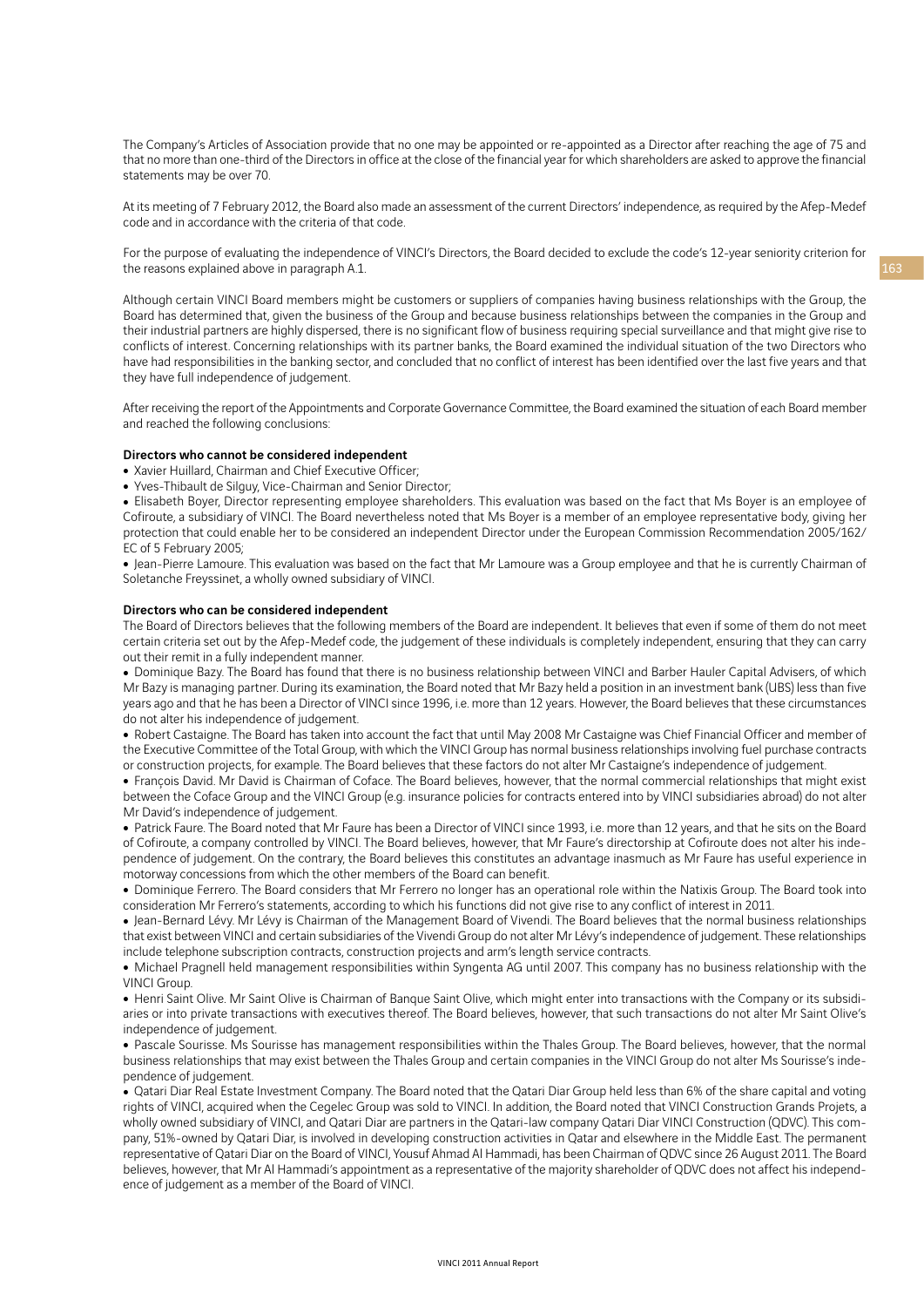As a result of this evaluation, the Board of Directors considers that 10 of its 14 members, i.e. more than half, qualify as independent.

If the appointment of Mr Lamoure is renewed, nine Directors out of 13 will be considered independent.

## 3.2 Personal situation of company officers

- As of the date this document was prepared and to the best of the Chairman's knowledge:
- there are no family links between any of VINCI's company officers;
- none of VINCI's company officers has been found quilty of fraud in the last five years;

• none of these individuals has been involved as a company officer in a bankruptcy, sequestration of assets or liquidation during the last five years and none has been incriminated or officially punished by a statutory or regulatory authority. None has been disqualified by a Court from serving as a member of a Board of Directors or company management or supervisory body of a securities issuer, nor from being involved in the management or conduct of the affairs of a securities issuer in the last five years;

• no company officer of VINCI has declared a conflict of interest in respect of any decisions taken by the Board of Directors in 2011.

## 3.3 The Board of Directors' internal rules

In May 2003, the Board of Directors adopted a set of internal rules that is periodically updated. The most recent version came into effect on 6 May 2010 when the Board decided to combine the functions of Chairman and Chief Executive Officer. This document specifies the rules applicable to the Board and its committees, and it includes rules of ethics detailing the standard of conduct expected of each Director. The internal rules may be consulted in full on the Company's website (www.vinci.com).

The internal rules of the Board of Directors specifically require the Board to examine and approve, prior to implementation:

- strategic transactions carried out by the Company and more generally, by the Group:
- strategic investment projects and any transaction, in particular acquisitions and divestments in excess of €200 million;

• transactions falling outside of the Company's announced strategy and any transaction brought to its attention by its Strategy and Investments Committee.

The internal rules of the Board of Directors also require that Board members be kept informed at all times of the Company's financial condition, cash position and commitments, and of all significant events and transactions related to the Company. They may request information about specific subjects and they may meet with the Company's principal executives, if necessary, whether or not the company officers are present, so long as the Chairman is notified in advance.

Lastly, the internal rules specifically define the powers and prerogatives of the Vice-Chairman and Senior Director. These include the right to call a meeting of the Board, to add any item to the agenda, to call a meeting of the members of the Board or to meet with the members of the Executive Committee without the Chairman and Chief Executive Officer being present.

## 3.4 Conditions of preparation and organisation of the work of the Board

### 3.4.1 Functioning and work of the Board of Directors in 2011

The Board of Directors met eight times in 2011 and the average attendance rate at its meetings was 95%. The Board of Directors discussed all matters of importance relating to the Group's activities. The Executive Vice-President and Chief Financial Officer attends Board meetings. The General Counsel acts as Board Secretary.

In respect of the financial statements and day-to-day management of the Company, the Board:

• examined and approved the annual consolidated and parent company accounts for financial year 2010 together with the half-yearly 2011 consolidated and parent company accounts;

• approved the terms of the various reports to shareholders, prepared and called the Shareholders' General Meeting of 2 May 2011, approved the agenda and the resolutions submitted for shareholder approval and approved the Report of the Chairman on corporate governance and internal control procedures;

• decided to cap the utilisation of the 23rd and 25th resolutions submitted for shareholder approval at the General Meeting of 2 May 2011 at 15% of share capital;

- took note of the work of the Audit Committee and the Strategy and Investments Committee;
- regularly examined the Group's business activities, on-going developments, financial situation, plans and indebtedness;
- decided to pay an interim dividend on 2011 earnings;
- examined the evolution of the share capital and the share buy-back programme;
- decided to put in place a Euro Medium Term Notes programme;
- approved the renewal of the Chairman and Chief Executive Officer's powers regarding guarantees and collateral;
- renewed a delegation of power to the Chairman and Chief Executive Officer to issue bonds.

Regarding corporate governance and remuneration, the Board:

• examined the Board assessment report, prepared with the assistance of an outside consultant;

• took note of the work of the Remuneration Committee and the Appointments and Corporate Governance Committee as well as that of the meeting of the Chairmen of the Board Committees;

• evaluated the independence of its members with regard to the criteria of the Afep-Medef code, and proposed the renewal of the terms of three Directors;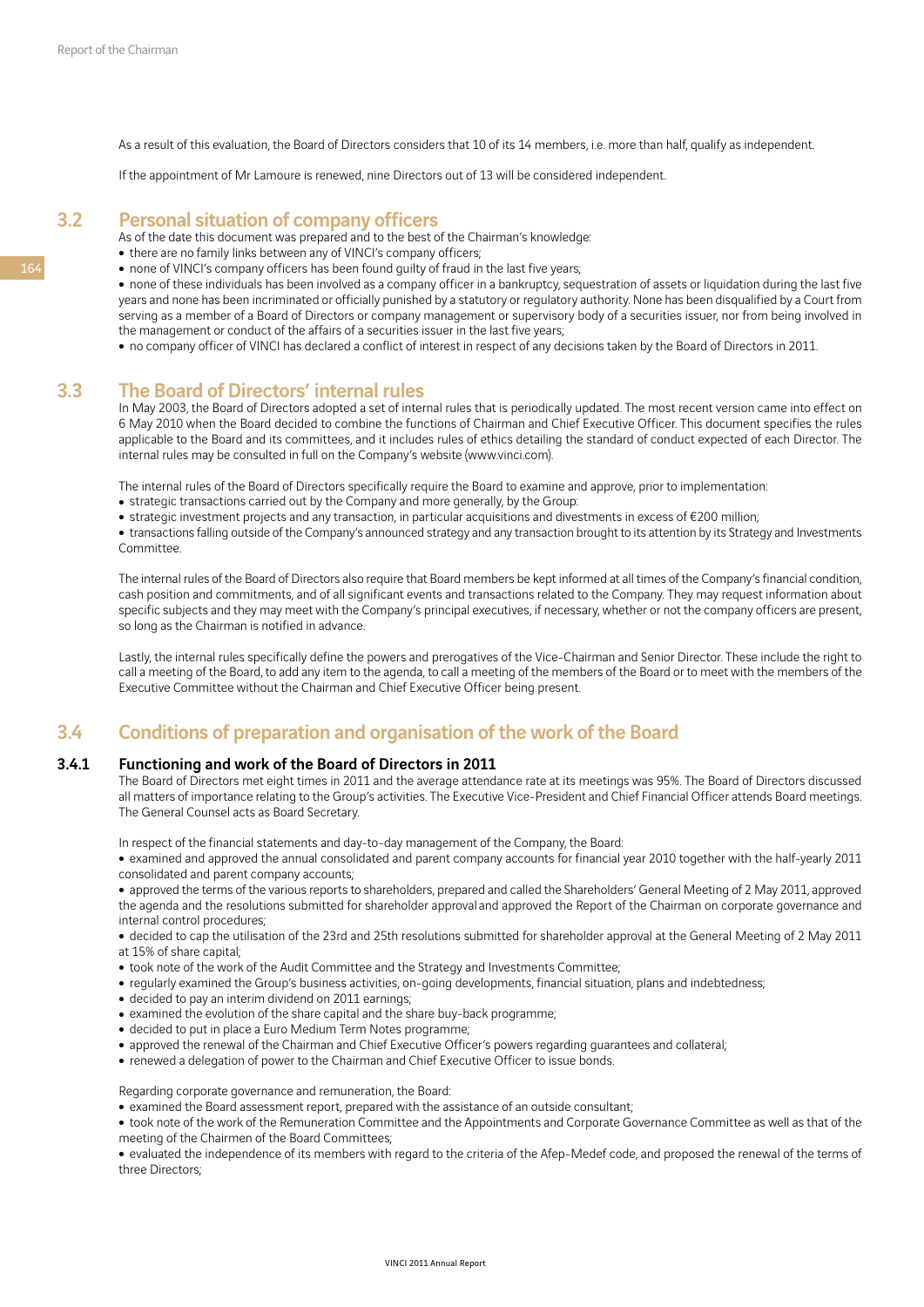- set the amount to be recognised in the financial statements for the first year during which Mr Huillard's long-term incentive plan is in effect;
- set Mr Huillard's variable remuneration for financial year 2010 and Mr de Silguy's variable remuneration for the period from 1 January to 30 April 2010;
- approved the tentative work programme of the Board of Directors for 2012;
- decided to implement a share subscription option and/or performance share plan;

• voted on the definitive number of performance shares and share subscription options under the 2009 plan, in light of the performance actually achieved.

Regarding employee savings plans, the Board:

• set the subscription price of shares to be issued under the French employee savings plan for the periods from 2 May to 31 August 2011, from 1 September to 31 December 2011 and from 2 January to 30 April 2012;

• examined a proposed international employee share purchase plan and delegated powers for its implementation.

In addition, the Board:

- took note of the work of the Strategy and Investments Committee;
- examined various acquisition projects;
- approved the subscription by VINCI to a capital increase of its subsidiary VINCI Finance International;
- authorised the issue of quarantees;
- examined the internal reclassification of shareholdings in the Group's motorway companies and various related financial transactions;
- examined the organisation and activities of the VINCI Energies business line;
- examined the Group's business activities in Morocco;
- examined the activities of the Fondation VINCI pour la Cité.

A two-day strategy seminar was held in November 2011 and was attended by the members of the Board of Directors and of the Executive Committee. The seminar offered the opportunity to examine the business and outlook for growth of the different activities, and to reflect on the Group's overall strategy and how to apply it in each of the business lines. In addition, a Board meeting was held in Rabat, Morocco in 2011 and visits were organised to some of the Group's projects in the country on that occasion.

#### 3.4.2 The Board committees

The responsibilities and modus operandi of the committees are governed by the internal rules of the Board of Directors. Each committee has a role to play in analysing and preparing the Board discussions falling within its field of competence and in studying topics and/or projects that the Board or its Chairman may submit to it for review. It has consultative powers and acts under the authority of the Board, of which it is an extension and to which it is accountable. Minutes of each committee meeting are drawn up and circulated to the members of the Board of Directors.

## The Audit Committee

### Terms of reference

The Audit Committee helps the Board monitor the accuracy and fair presentation of VINCI's parent company and consolidated financial statements and the quality of the information provided.

In particular, its duties are to monitor:

• the process of compiling financial information: examine the Group's annual and half-yearly parent company and consolidated financial statements before they are presented to the Board, satisfy themselves that the accounting policies and methods are appropriate and consistently applied, warn against any non-compliance with these rules and monitor the quality of the information given to the shareholders;

• the effectiveness of the Group's internal control and risk management systems: (a) concerning internal control procedures, assess subsidiaries' internal control systems with the managers of the internal control function and more particularly the internal audit plan, the conclusions of internal audits, the recommendations issued and the resulting follow-up action; (b) concerning risk management, regularly review the Group's financial situation and main financial risks and in particular its off-balance-sheet commitments;

• the auditing of the parent company and consolidated financial statements by the Statutory Auditors and the independence of the Statutory Auditors: examine the Statutory Auditors' work programmes, conclusions and recommendations with them, as well as follow-up action taken; verify compliance with the Statutory Auditors' obligation to be independent, assess proposals on the appointment of the Company's Statutory Auditors, on the renewal of their terms of office as well as their remuneration, and issue a recommendation on this matter;

- the Group's policy in respect of insurance;
- the setting up of procedures regarding business ethics and competition and ensure that there is a system for verifying that they are enforced.

To carry out its remit, the Board's internal rules specify that the Audit Committee may seek external advice, the cost of which is borne by the Company*.*

#### Composition

The Audit Committee comprises at least three Directors designated by the Board. The Executive Vice-President and Chief Financial Officer and the Statutory Auditors attend Audit Committee meetings. Since 14 May 2009, this committee has been composed of Henri Saint Olive (Chairman), Robert Castaigne, Michael Pragnell and Pascale Sourisse.

The Board considers all four members to be independent Directors. By virtue of their professional experience and qualifications, the members of the Audit Committee have the financial and accounting expertise necessary to serve thereon. Their experience and qualifications are described in the curriculum vitae set out in the Report of the Board of Directors on page 115 of the 2011 annual report.

The Executive Vice-President and Chief Financial Officer acts as secretary to the committee.

#### Activities in 2011

The Audit Committee met four times in 2011, with a participation rate of 94%. The Audit Committee meets at least two days before the Board meeting called to approve the annual and half-yearly financial statements.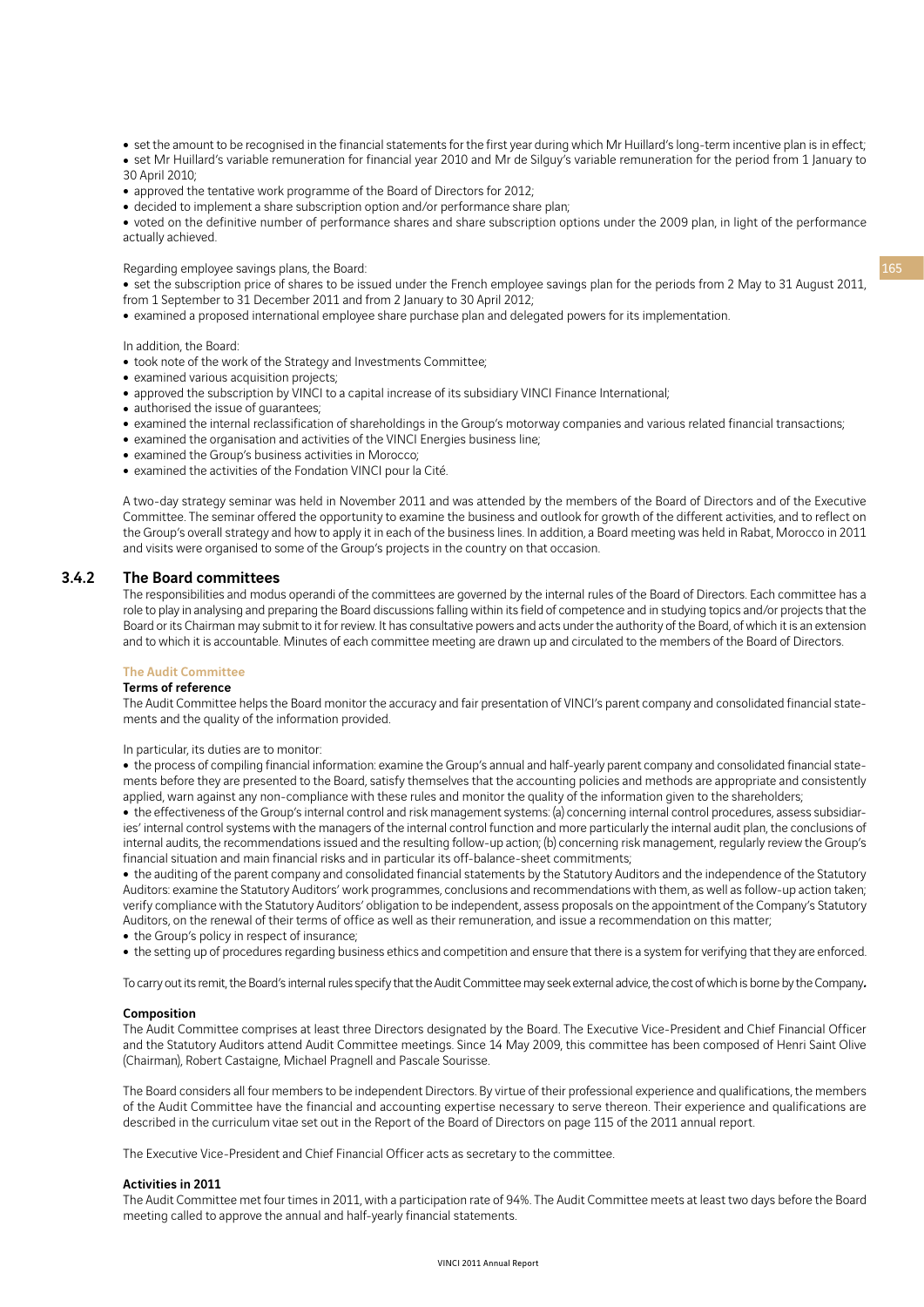Audit Committee meetings dealt with the following subjects:

• the process of compiling accounting and financial information: review of the Group's financial statements, budget updates, cash positions and financial debt, the Group's financial strategy and on-going financial transactions; the Fast Close project to shorten the lead time for producing and publishing consolidated financial statements;

• the effectiveness of the Group's internal control and risk management systems: review of the results of the annual self-assessment, systems in place at Eurovia and VINCI Immobilier, the "risk factors" chapter of the Report of the Board of Directors and the policies regarding insurance; review of ongoing disputes and litigation; review of ethics procedures in place;

• statutory auditing of annual and consolidated financial statements: discussions with the Statutory Auditors and review of their conclusions: adherence to legal and regulatory obligations concerning accounting and financial information; the Group's tax situation; changes to IFRSs; • independence of the Statutory Auditors: review of the Statutory Auditors' statement of independence; fees paid to the Statutory Auditors' network; information on the services rendered that were directly connected to the assignment.

 In addition, the Committee examined the services provided under the services agreement with YTSeuropaconsultants, of which Mr de Silguy is the sole partner.

For the purposes of this work, the following executives were interviewed: the Executive Vice-President and Chief Financial Officer, the Senior Vice President, Corporate Controlling and Accounting, the Director of Treasury and Financing, the Chief Audit Officer, the General Counsel and the Statutory Auditors. During their presentation, the Statutory Auditors emphasised the important points and the accounting options chosen.

#### The Strategy and Investments Committee

#### Terms of reference

This committee helps the Board review the Group's overall strategy. It examines proposed strategic investments and all transactions, including investments and divestments, that could have a material impact on the Group's scope of consolidation, business activities, risk profile, earnings or balance sheet or on the Company's share price. It carries out its reviews before these transactions are presented to the Board.

In particular its duties are to:

- examine the Group's three-year plan;
- prepare the Board's discussions on the Group's strategy;
- formulate an opinion, for the benefit of the Executive Management, on proposed acquisitions or disposals of shareholdings of a value exceeding €50 million that do not come under the Board's direct terms of reference;
- give its opinion to the Executive Management on plans for significant change to the Group's legal or operational structure.

In addition, the Executive Management informs the committee on progress in multi-year projects that entail a total investment by the VINCI Group in equity and debt of more than €100 million.

#### Composition

The Strategy and Investments Committee comprises at least three Directors designated by the Board. From 6 May 2010 to 1 March 2011, the permanent members of the committee were Yves-Thibault de Silguy (Chairman), Jean-Pierre Lamoure, Alain Maillot (the permanent representative of Qatari Diar Real Estate Investment Company) and Denis Vernoux. From 1 March 2011 to 2 May 2011, the committee was composed of Yves-Thibault de Silguy (Chairman), Jean-Pierre Lamoure, Yousuf Ahmad Al Hammadi (the permanent representative of Qatari Diar Real Estate Investment Company) and Denis Vernoux. Since 2 May 2011, the committee has been composed of Yves-Thibault de Silguy (Chairman), Elisabeth Boyer, Jean-Pierre Lamoure and Yousuf Ahmad Al Hammadi. The committee is open to all Board members wishing to participate.

The Chairman and Chief Executive Officer, the Executive Vice-President and Chief Financial Officer and the Vice-President, Business Development of VINCI attend the meetings of the Strategy and Investments Committee. The Board Secretary acts as secretary to the committee.

#### Activities in 2011

The Strategy and Investments Committee met nine times in 2011, with an average participation rate of 75%. Voluntary participation in the committee's work on the part of Directors who were not committee members was 42% in 2011.

During the year the committee examined:

- around 30 investment or acquisition projects in companies based abroad, in particular in Europe, North America, the Middle East and Asia;
- around 40 public-private partnerships or infrastructure concessions, in particular in the rail, motorway, airport and sports sectors;
- the situation in Greece.

#### The Remuneration Committee

Terms of reference

The Remuneration Committee proposes the terms and conditions of company officers' remuneration to the Board of Directors.

Its duties are to:

• make recommendations to the Board concerning the remuneration, pension and welfare benefit plans, benefits in kind and miscellaneous pecuniary rights, including any performance shares or share subscription or share purchase options granted to the company officers and to salaried members of the Board, if any;

<sup>ˇ</sup> propose to the Board an overall package of performance shares and/or subscription or purchase options on the Company's shares and the general and specific conditions applicable to these allocations;

• express an opinion on the Executive Management's proposals regarding the number of beneficiaries;

• propose to the Board an aggregate amount of Directors' fees and the manner of their allocation.

In addition, the Remuneration Committee is informed of the remuneration policy applicable to the principal executives.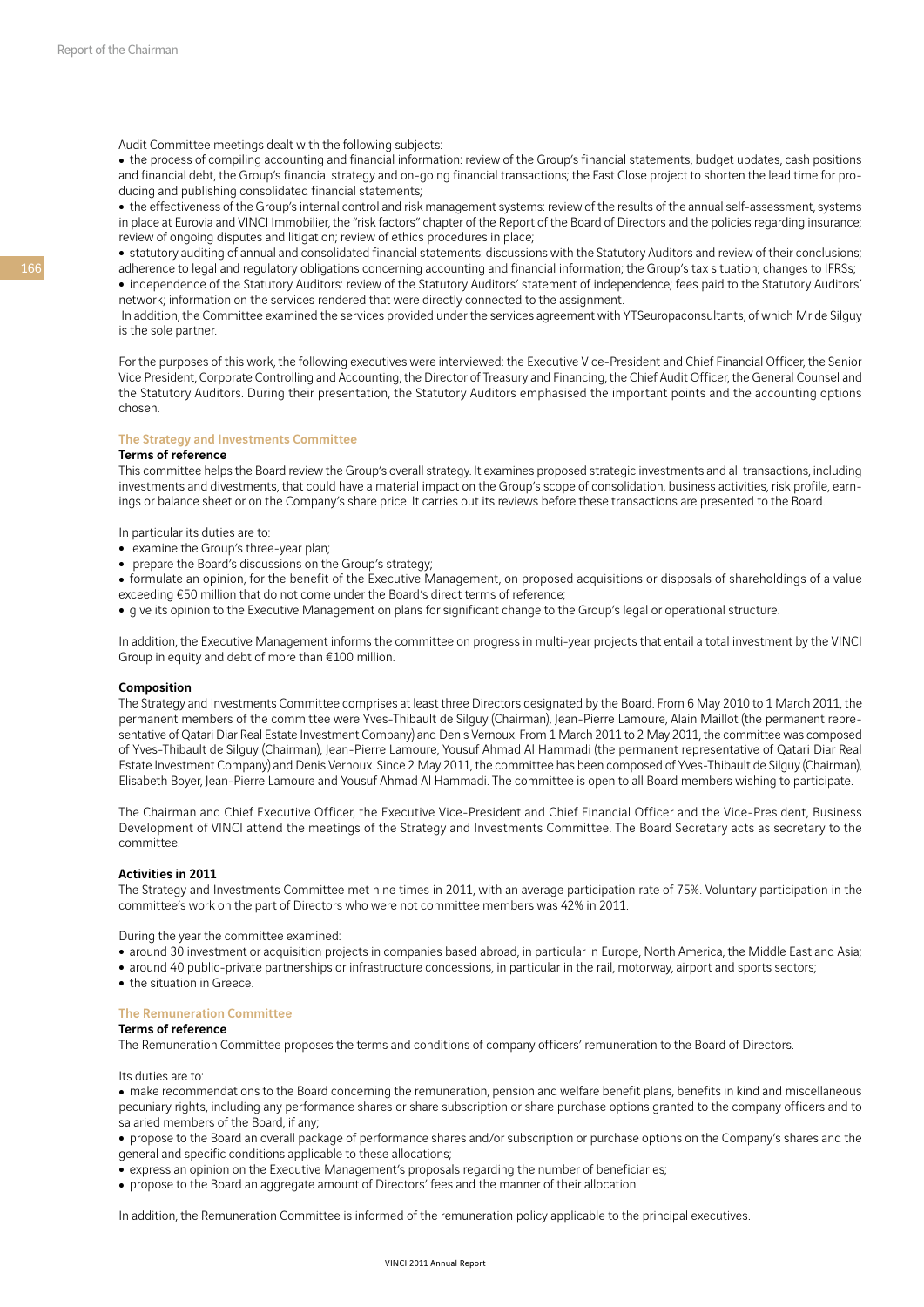#### Composition

The Remuneration Committee comprises at least three Directors designated by the Board. Since 6 May 2010, the Remuneration Committee has been composed of Jean-Bernard Lévy (Chairman), Dominique Bazy and François David. The Board recognises all members of the committee as independent.

The Vice-President responsible for Human Resources and Corporate Social Responsibility attends the meetings of the Committee. The Chairman and Chief Executive Officer also attends the Committee's meetings except when the Committee examines questions relating personally to him. The Board Secretary acts as secretary to the Committee.

#### Activities in 2011

The Remuneration Committee met four times in 2011, with a participation rate of 92%.

The Committee examined and made proposals to the Board regarding:

- determination of the variable portion of the remuneration for Mr Huillard and Mr de Silguy for 2010;
- calculation of the annual amount to be set aside for Mr Huillard's long-term incentive programme;
- $\bullet$  performance share and share subscription option plans and the allocation policy for 2012;
- the Group Savings Scheme and implementation of an international employee share purchase plan.

The Chairman and Chief Executive Officer attended and participated in several Committee meetings (except for items concerning him personally).

#### The Appointments and Corporate Governance Committee

### Terms of reference

This committee:

- ensures adherence to corporate governance rules;
- prepares the Board's discussions on the assessment of the Company's Executive Management;
- <sup>ˇ</sup> examines, on a consultative basis, the Executive Management's proposals relating to the appointment and dismissal of the Group's principal executives;
- is informed of the Executive Management's policy for managing the Group's senior executives and in this regard, the Committee examines the procedures for succession plans;
- makes proposals on the selection of Directors;
- examines all candidacies for Board membership and expresses an opinion or recommendation to the Board on those candidacies;
- discusses, every year, the issue of independence of Board members;
- prepares, in a timely manner, recommendations and opinions on the appointment or succession to the posts of executive company officers.

#### Composition

The Appointments and Corporate Governance Committee comprises at least three Directors designated by the Board. Since 6 May 2010, it has been composed of Mr Yves-Thibault de Silguy (Chairman), Patrick Faure and Dominique Ferrero. The Board recognises two of the three members of the Committee as independent.

The Chairman and Chief Executive Officer attends the Committee's meetings when it examines the Executive Management's proposals relating to the appointment and dismissal of the Group's principal executives and when it is informed of the Executive Management's policy for managing the Group's senior executives. The Board Secretary acts as secretary to the Committee.

#### Activities in 2011

The Committee met four times in 2011, with an attendance rate of 92%.

The Committee:

- examined and proposed the renewal of Directors' terms of office in 2011;
- examined the consequences of the resignation of the Director representing employee shareholders;
- examined the percentage of women on the Board and implementation of Act no. 2011-103 of 27 January 2011 concerning the balance of men and women on Boards of Directors;
- examined the Board assessment report, prepared by an external consultant;
- performed an assessment of the Executive Management;
- assessed each Board member with regard to the independence criteria of the Afep-Medef code and made proposals to the Board;
- examined the report of the Chairman of the Board on corporate governance;
- examined the consequences of the departure of a Group executive and interviewed a replacement candidate;
- considered Directors' terms of office expiring in 2012.

## 3.5 Assessment of the composition and functioning of the Board of Directors

In application of the Board of Directors internal rules, each year, the agenda of one meeting includes a discussion on the functioning of the Board with the aim of improving its effectiveness. In addition, a formal assessment is performed every three years. This exercise may be supervised by a Director, with the assistance of an external consultant.

The most recent formal assessment of the Board and its committees was performed at the end of 2010 with the help of an external consultant. During its meetings of 1 March and 5 July 2011, the Board of Directors devoted one item on its agenda to a discussion of the assessment report submitted by the consultant in January 2011.

In September 2011, the Chairmen of Board committees met to review the improvements that had been made to the committees' *modus operandi* as well as potential further room for improvement, with a view to ensuring the transparency of information provided to the Board.

At its meeting of 17 October 2011, the Board of Directors noted that all of the observations in the above-mentioned report of January 2011 had been acted upon.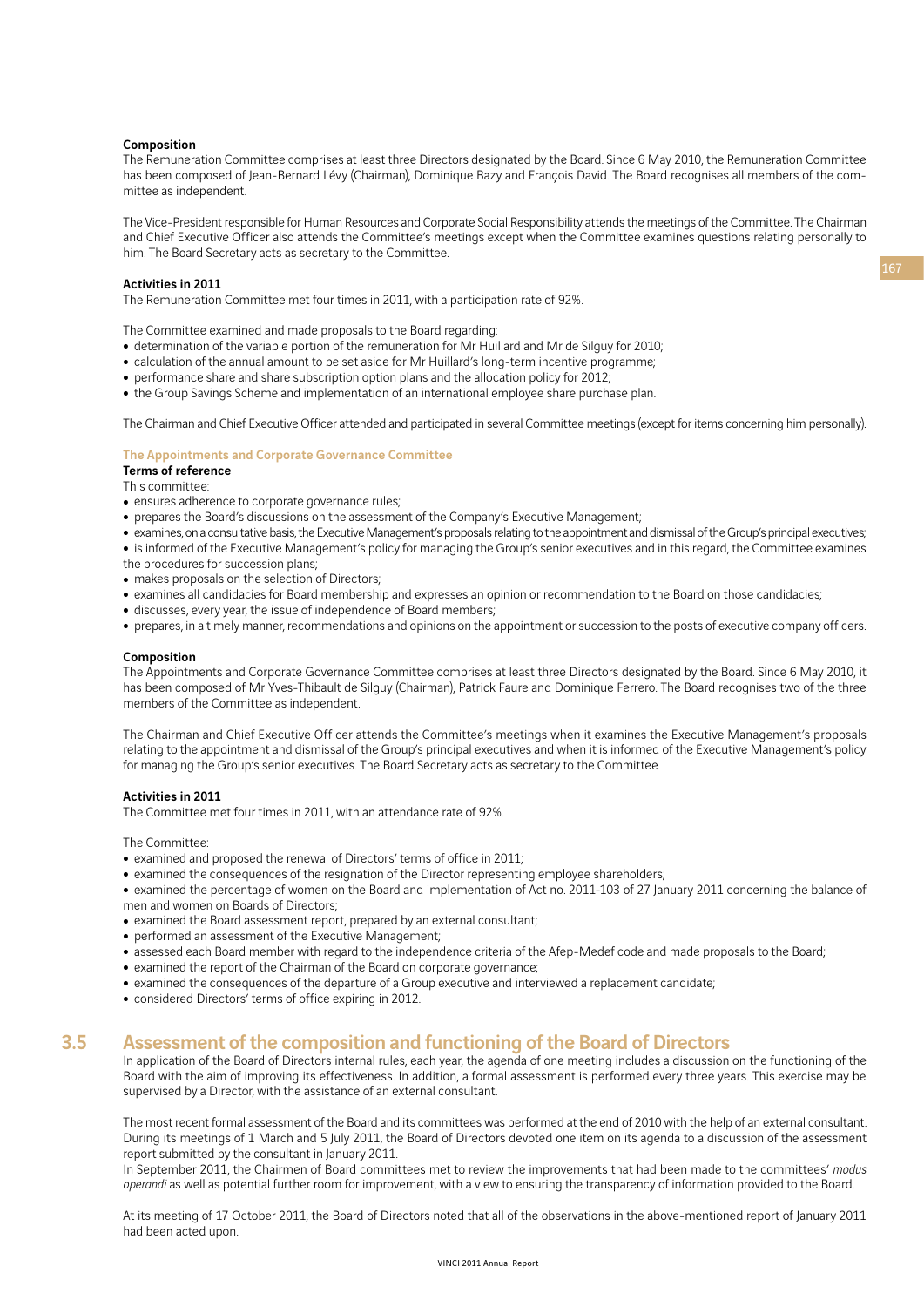In addition, the Directors met during the financial year under the chairmanship of the Vice-Chairman without the executive company officer, in order to assess the Executive Management.

# 4. Principles and rules for determining company officers' remuneration and benefits of whatever nature

## 4.1 Remuneration and benefits of the executive company officer

The remuneration of the executive company officer is set by the Board of Directors based on a proposal from the Remuneration Committee.

#### Xavier Huillard

On 6 May 2010, the Board of Directors confirmed the decisions taken on 3 March 2010 concerning Mr Huillard's remuneration and benefits from the time of his appointment as Chairman and Chief Executive Officer until the end of his term. During the meetings of 1 March 2011 and 7 February 2012, the Board set the following terms for his remuneration:

• fixed annual remuneration of  $€900,000$  for financial year 2012 (unchanged from 2011);

• a two-part variable remuneration plan, ranging from 0 to €1,440,000, or 0-160% of the fixed portion, depending on performance achieved. The first part is based on three economic ratios (net earnings per share, operating income per share and free cash flow). The second part is managerial and based on performance against qualitative criteria as defined by the Board. For the first part, the quantitative target level expected to be achieved is linked to the specific method of the calculation formula, such that any increase in remuneration is dependent on an improvement in the performance ratios from one year to the next;

• a long-term incentive plan, allowing for a capital allowance to be built up gradually, variably, and based on specific performance objectives. Except in certain specific cases, incentive plan awards will vest only if the beneficiary completes his term of office. Under this incentive plan, an amount equivalent to (a) 16,600 times the value of the VINCI share, provided that ROCE, restated for non-controlling interests when they are higher than 33.33%, exceeds 6%, and (b) 41,500 times the increase in the VINCI share price over a one-year period, provided that the VINCI share outperforms a peer group comprising at least 10 European construction and infrastructure concession companies by at least 5%, is to be granted to Mr Huillard for each of the four years of his term of office. In the event of lesser performance, the amount of the annual allocation under (a) will be reduced and will be equal to zero if ROCE is less than 5%, and the allocation under (b) will be reduced to zero if the VINCI share underperforms the peer group by more than 5%;

• Mr Huillard is deemed to have the status of a senior executive, thereby entitling him to benefit from the additional supplementary pension plan established for senior executives of VINCI SA and mentioned in paragraph D. 3.2 of the Report of the Board of Directors, page 120, as well as from the Group's welfare benefits plans. The commitment with regard to the supplementary pension plan was approved by shareholders at the 6 May 2010 Shareholders' General Meeting. The benefit of such a supplementary pension plan was taken into account in the determination of Mr Huillard's overall remuneration;

• Mr Huillard is eligible for severance pay in the event that the Company terminates his appointment as Director prior to its normal expiry (at the end of the Shareholders' General Meeting called to approve the financial statements for the year ending 31 December 2013). This commitment is limited to 24 months of his remuneration and subject to performance conditions based on the same criteria as those used in the calculation of the quantitative part of his variable remuneration. Severance pay shall be equal to 24 months if average performance is at least equal to 130% of the objective and nil if average performance is less than or equal to 70% of the objective. This commitment was approved by shareholders at the 6 May 2010 Shareholders' General Meeting.

Mr Huillard has not benefited from the share subscription options and performance shares incentive plan approved by the Board of Directors at its meeting of 2 May 2011.

## 4.2 Remuneration and benefits of the Vice-Chairman and Senior Director

The remuneration of the Vice-Chairman and Senior Director is set by the Board of Directors on the basis of a proposal by the Remuneration Committee.

#### Yves-Thibault de Silguy

Mr de Silguy receives Directors' fees in his capacity as Vice-Chairman and Senior Director, calculated as described in paragraph 4.3.

In addition, it should be noted that Mr de Silguy is beneficiary of a supplementary pension plan and he activated his pension rights as of 30 April 2010. VINCI's obligations under this pension plan amounted to €6,738,500 at 31 December 2011.

Lastly, on 3 March 2010, the Company signed a services agreement with YTSeuropaconsultants, of which Mr de Silguy is the sole partner. This agreement was authorised by the Board of Directors and approved by shareholders at the 6 May 2010 Shareholders' General Meeting. The agreement covers the provision of services as described in paragraph A.2 above, with oversight by the Audit Committee, in return for an annual flat fee of €330,000 (ex. VAT) and has a duration of one year, renewable automatically. This agreement was renewed automatically for a new term of one year.

## 4.3 Directors' fees

At the Shareholders' General Meeting of 6 May 2010, shareholders set the aggregate amount of Directors' fees at €920,000 for the financial year starting on 1 January 2010.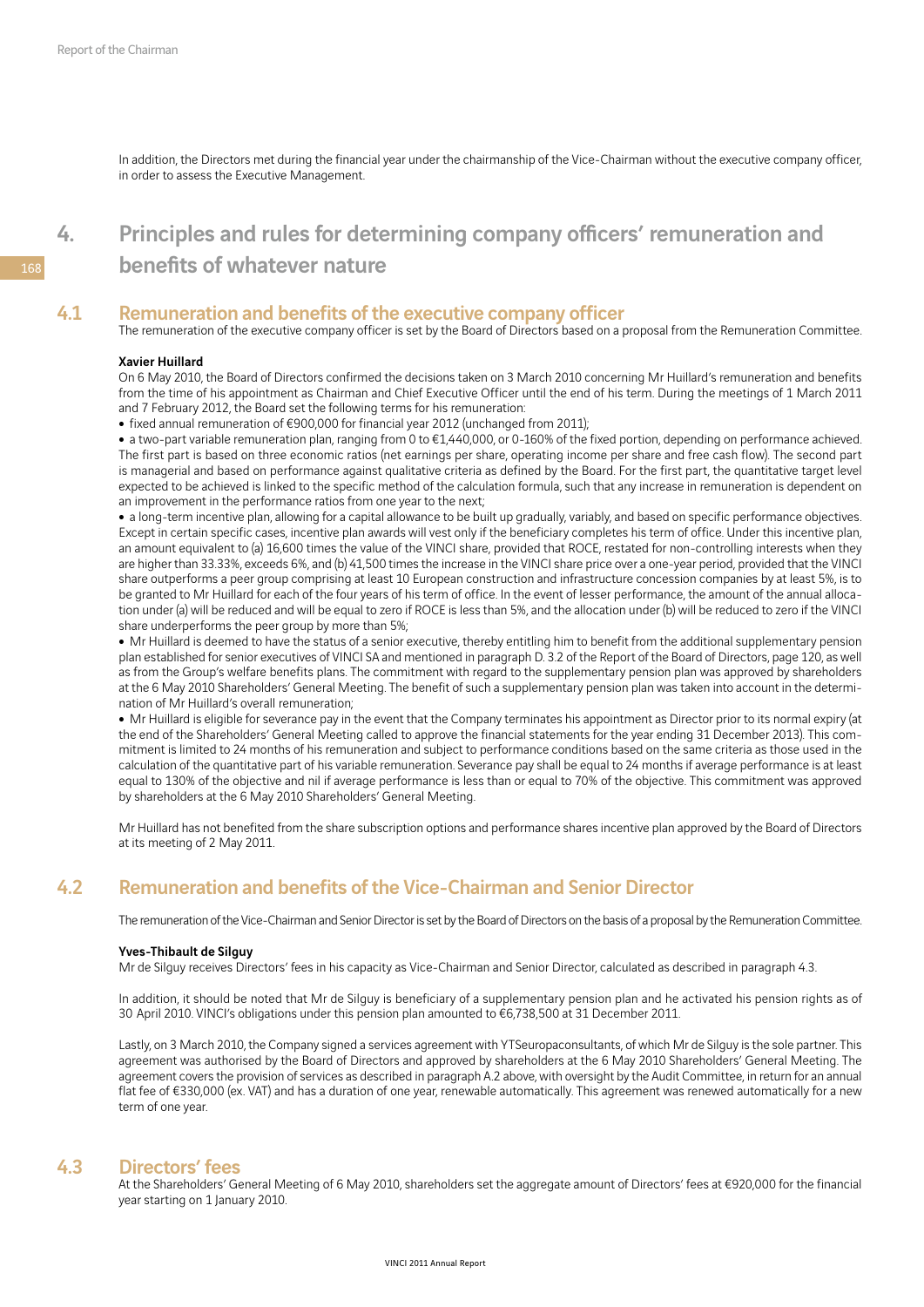In its meetings of 27 February 2008 and 3 March 2010, the Board of Directors agreed on the following allocation of Directors' fees (amounts expressed on an annualised basis):

- the Chairman and Chief Executive Officer receives no Directors' fees from the Company;
- the Vice-Chairman receives €140,000, of which €30,000 is variable and depends on his presence at Board meetings;
- <sup>ˇ</sup> other Directors receive €40,000 each, of which €20,000 is variable and depends on their presence at Board meetings;

• the chairman of each committee receives €25,000, the members of the Audit Committee receive €15,000 and the members of the other committees receive €10,000, in addition to the Directors' fees mentioned above.

Payment of the variable fee is dependent on the member's attendance at Board meetings. The variable fee is reduced by €2,500 per meeting for any Board member who misses two or more meetings.

# 5. Formalities for participation of shareholders in the Shareholders' General Meeting

The formalities for shareholders to participate in the Shareholders' General Meeting are described in Article 17 of the Articles of Association and reproduced below:

#### Article 17 – Shareholders' General Meetings

Shareholders' General Meetings are called and take place in accordance with the legislation and regulations in force.

The meetings are held either at the registered office or at another location specified in the notice of the meeting.

All shareholders may, regardless of the number of shares they own, participate in meetings personally or by proxy, on producing evidence of their identity and shareholding in the form of either:

• a personal registration of the shares in their own name; or

• a record of the shares in a bearer securities account with an authorised intermediary. The intermediary must provide an attendance certificate, which can be communicated by electronic means, if necessary.

These formalities must be completed no later than midnight (Paris time), on the third business day before the meeting. Shareholders wishing to attend the meeting but who have not received their admission card by midnight (Paris time) of the third business day before the meeting will be given an attendance certificate. However, the Board of Directors may shorten or remove this time period provided that any such decision applies to all shareholders.

If the Board of Directors so decides when the General Meeting is called, individual shareholders may take part in the General Meeting by videoconference or vote by any telecommunication or electronic means including via the Internet, in accordance with the applicable regulations in force at the time such means are used. Any such decision must be communicated in the notice of meeting and the invitation to the meeting.

Postal votes may be cast, subject to the terms and conditions defined by law and regulations. Shareholders may transmit proxy forms and postal votes for every Shareholders' General Meeting, under the conditions set out by law and regulations, either in paper form or, if the Board of Directors so authorises, by electronic means, including over the Internet. Those shareholders who, within the required time period, use the electronic voting form on the website made available by the meeting centraliser, are counted as attending or represented shareholders. Shareholders may complete and sign the electronic voting form directly on the centralising bank's website by any process determined by the Board of Directors that meets the conditions set forth in the first sentence of the second paragraph of Article 1316-4 of the French Civil Code and Articles R.225-77, subsection 2, and R.225-79 of the French Commercial Code and, more generally, the provisions of law and regulations in force. This process may include the use of a personal identifier and password.

Proxy forms received and votes cast prior to the Shareholders' General Meeting by electronic means, together with the acknowledgement of receipt provided, shall be considered as irrevocable acts enforceable with regard to all parties involved, it being specified that in the event of a sale of shares that takes place before the third business day prior to the Meeting at zero hour (Paris time), the Company shall invalidate or amend, as necessary, any proxy form or vote cast prior to such date and time.

Shareholders' General Meetings are chaired by the Chairman of the Board of Directors or, in his or her absence, by the Vice-Chairman of the Board of Directors, if a Vice-Chairman has been designated, or by a member of the Board of Directors specifically appointed by the Board to that effect. Failing that, shareholders elect their own Chairman.

The minutes of the Shareholders' General Meetings are drawn up and copies thereof are certified and delivered in compliance with regulations in force.

# 6. Publication of information required by Article L.225-100-3 of the French Commercial Code

Information mentioned in Article L.225-100-3 of the French Commercial Code concerning elements likely to have an impact in the event of a takeover offer is published in the Report of the Board of Directors on page 156 of the 2011 annual report.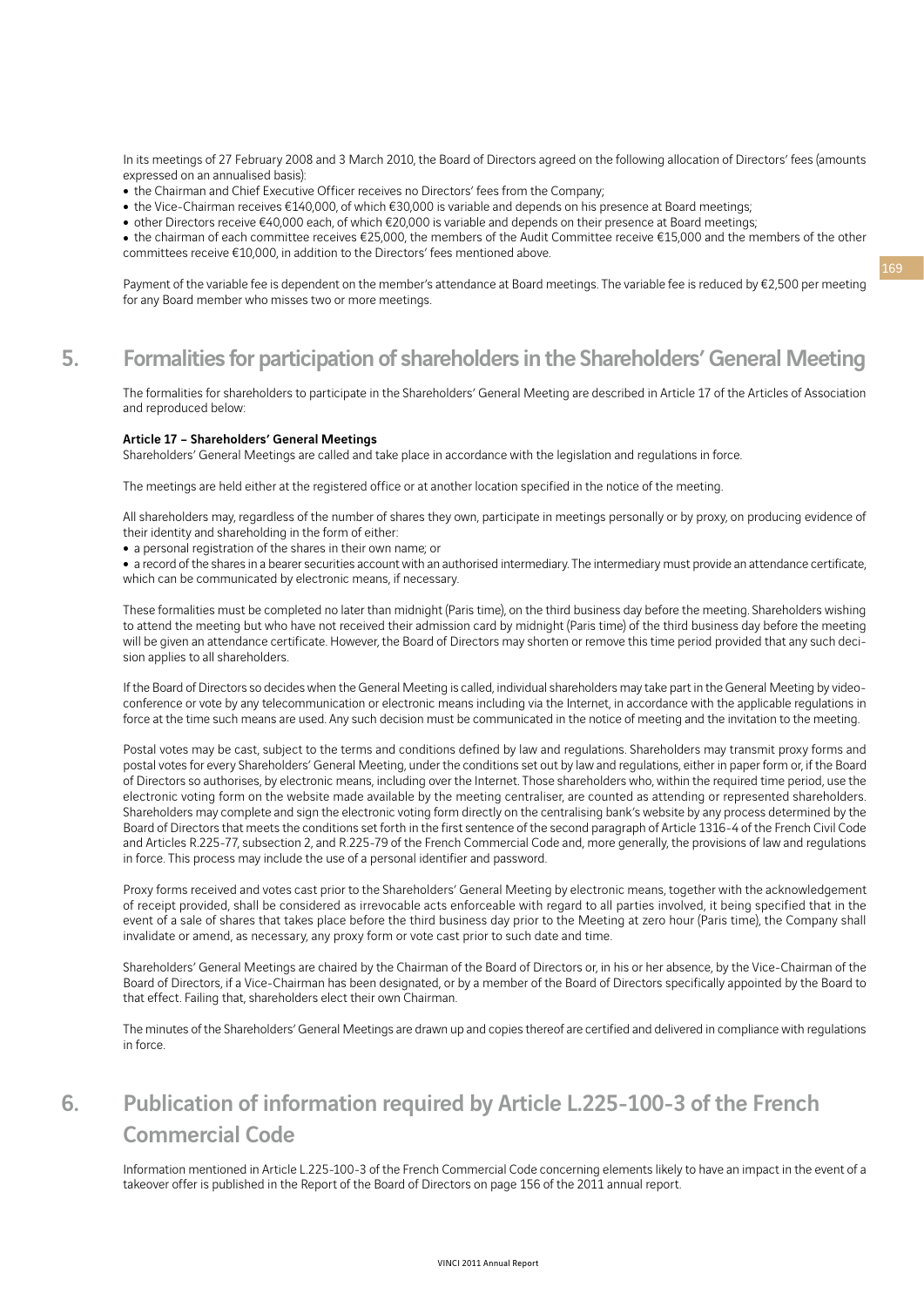# B. Internal control and risk management procedures

# 1. Introduction

#### 1.1. Definitions and reference framework 170

In July 2010, the French stock market regulator, the Autorité des Marchés Financiers (AMF), published the findings of the working group formed under its aegis. This document is entitled "Risk management and internal control systems: reference framework".

The Group uses this document as its reference framework.

Risk management and internal control systems participate in a complementary manner in keeping control over the Group's business.

"Risk" is the possibility that an event might take place with consequences that would adversely affect the objectives of the Group and in particular its financial condition and reputation.

The risk management system aims to identify and analyse the principal risks that Group entities encounter. "Internal control" encompasses all the controls to best handle these risks.

Risk management is therefore a set of resources, conduct, procedures and initiatives that correspond to the VINCI Group's characteristics and enable its executives to maintain risk at an acceptable level.

VINCI's risk management system is a management tool to be used by each company in the Group to help:

- create and preserve value, assets and the Company's reputation;
- secure the company's decision-making procedures and other processes so as to increase the likelihood of achieving objectives;
- ensure that initiatives are in line with the Company's values;
- foster a shared view of the principal risks among employees of the Company.

The internal control system aims more particularly to ensure:

- that the instructions and quidelines set by the Executive Management are implemented;
- that the activities of the Group are in compliance with laws and regulations;
- that the Company's internal processes function correctly, notably those contributing to the safeguarding of its assets;
- that financial reporting is reliable.

The internal control system is a set of resources, procedures, conduct and initiatives that correspond to the VINCI Group's characteristics, which: • helps businesses run smoothly and contributes to effective operations and efficient use of resources;

• must take significant risks into account in an appropriate manner, whether they are operational, financial or legal.

Nevertheless, like any set of controls, the internal control system cannot provide an absolute guarantee that the Group will achieve its objectives, however well designed and implemented the system is.

## 1.2 Scope of risk management and internal control

In addition to managing a system specific to VINCI Holding, the Group also ensures that there are risk management and internal control systems in place at each of the subsidiaries in its scope of consolidation. A list of these principal consolidated entities can be found in Chapter J of the notes to the consolidated financial statements, page 254.

For the specific case of the Belgian company CFE (in which VINCI has a 46.84% capital stake) and its subsidiaries, the provisions in force are adapted to the specific features of Belgian law, which attributes responsibility for risk management and internal control to the Board of Directors of companies listed on the stock exchange.

Entrepose Contracting, which is listed on the Paris stock exchange, issues its own Chairman's report on risk management and internal control.

# 2. Environment and organisation

### 2.1 Principles of action and conduct

The businesses in which VINCI operates require the personnel involved to be geographically close to customers in order to ensure the prompt delivery of solutions that are suited to their needs. To enable the manager of each business unit – around 3,000 in total in the Group – to take the required operational decisions rapidly, a decentralised organisation has been implemented in each business (Concessions and Contracting), business line and division, as well as in VINCI Immobilier.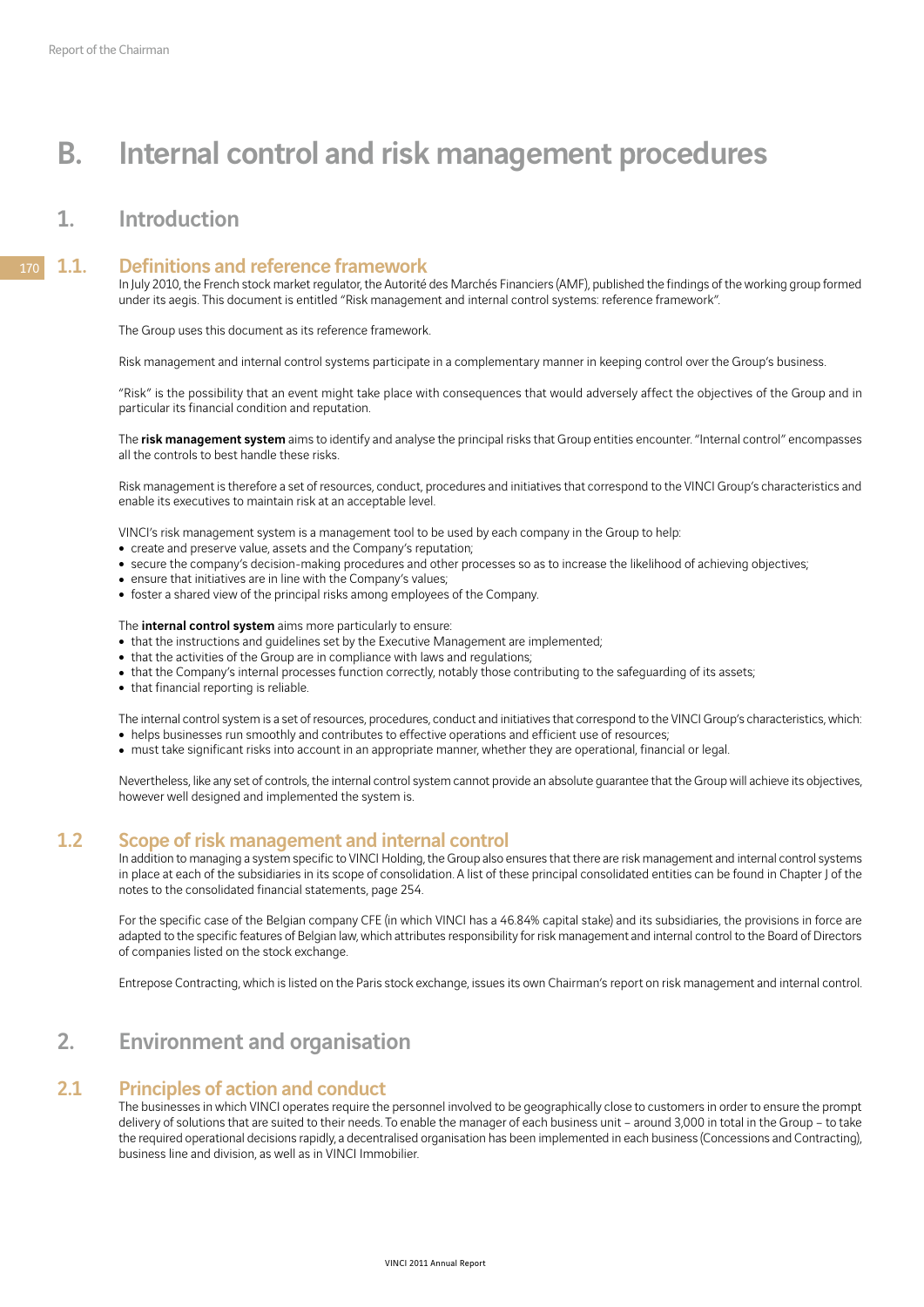This organisation entails delegation of authority and responsibility to operational and functional staff at all levels. The delegation of authority to operational and functional management staff is carried out in compliance with the general guidelines (see paragraph 4.2) and the principles of action and conduct to which VINCI is strongly committed:

• strict compliance with the rules common to the whole Group, in particular in respect of commitments, risk-taking (see paragraph 4.3), acceptance of contracts (see paragraphs 4.4 and 4.5), and reporting of financial, accounting and management information (see paragraph 4.2). These common rules, which are deliberately restricted in number given the broad spectrum of the Group's activities, must be strictly applied by the staff concerned and their teams;

 $\bullet$  transparency and loyalty of managers towards their line management superiors and towards the functional departments of the business lines and the holding company. In particular, managers are required to inform their superiors of any difficulties encountered in the performance of their duties (e.g. with respect to carrying out work on sites, relations with customers, government departments and suppliers, financial partnerships, internal relationships, personnel management, safety, etc.). An integral part of operational managers' duties is to take decisions alone on matters falling within their area of competence, within the framework of the general guidelines they have received and accepted. Nevertheless, any difficulties encountered must be handled with the assistance, as necessary, of their line management superiors or the functional departments of the business lines and the VINCI holding company;

- compliance with the laws and regulations in force in the countries where the Group operates;
- adherence to the Code of Ethics and Conduct;
- responsibility of operational executive managers to communicate the Group's principles governing action and conduct to their staff by appropriate means and to set a good example. This responsibility cannot be delegated;
- health and safety of individuals (employees, external service providers, subcontractors, etc.);
- a culture of financial performance.

## 2.2 Participants in the risk management and internal control processes

Everyone in the organisation plays a role in risk management and internal control, from the governing bodies to the employees of each Group subsidiary.

VINCI's **Board of Directors** represents all the shareholders collectively and is responsible for monitoring management performance, defining the Company's strategic choices and ensuring that the Company functions properly. It considers all major matters concerning the Group's business. In its report, the Board gives an account of the principal risks and uncertainties the Group faces, delivering information in particular on the Group's use of financial instruments.

In 2003, the Board adopted a set of internal rules and created several specialised committees: audit, strategy and investment, remuneration, and appointments and corporate governance. It delegated to the **Audit Committee** responsibility for the monitoring assignments defined by the 8 December 2008 Order transposing the European directive on statutory auditing. The principal activities carried out in 2011 in this regard can be found in part A of the Chairman's report (page 161). They are in line with the recommendations of the AMF working group on audit committees (dated July 2010).

The Executive Committee, composed of 14 members at the time of writing of this report (see page 14), is in charge of implementing the Group's strategy, defining its management policies (risk management, finance, human resources, safety, insurance, etc.), and monitoring their enforcement.

The **holding company** functions with a streamlined staff (201 people at 31 December 2011), suited to the Group's highly decentralised structure. In particular, the holding company's functional departments ensure that the Group's rules and procedures as well as the Executive Management's decisions are correctly enforced. Furthermore, and depending on the needs that are expressed, these departments advise business lines on technical matters but do not interfere with operational decisions, which are the sole responsibility of the business lines.

#### The **Audit Department** has a three-part role.

• Concerning risk management: based on guidelines from the Executive Management, it plays a leading role in deploying and implementing a structured, permanent and adaptable system, making it possible to identify, analyse and handle the principal risks. The Audit Department coordinates the risk management system by giving methodological support to the Group's operational and functional departments. It organises the meetings of the VINCI Risk Committee, which reviews and authorises new contracts exceeding certain thresholds set by Executive Management or presenting particular technical or financial risks.

• Concerning internal control: the Audit Department's role is to draft and disseminate the general internal control procedures set by the holding company, ensuring in particular that they are appropriate for the way the Group is organised and in accordance with the law. To this end, the Audit Department organises the annual self-assessment survey on the internal control of the various components of the Group.

• Concerning auditing: in addition to its own assignments, the Audit Department is supported by the work carried out by the business lines and by the members of the holding company's functional departments, depending on their areas of expertise.

The **business lines** carry out their activities based on the principles of action and conduct described in paragraph 2.1. In this regard, they implement risk management and internal control systems suited to their business.

# 3. Risk management system

"Risks" are defined as obstacles that might prevent the Company from achieving its objectives. These objectives may be strategic (commitments), operational (common or specific to a business activity), financial, or in relation to compliance with laws and regulations.

The Group applies the policies set by the Executive Committee. These policies aim, by strengthening the risk management process at the Group level, to comply with the new legal requirements and to ensure that risks are monitored in a more formalised, systematic and homogeneous manner. This plan involves operational managers, but without complicating operating methods. Risk monitoring is therefore an integral part of the existing procedures related to commitments and monitoring of operations.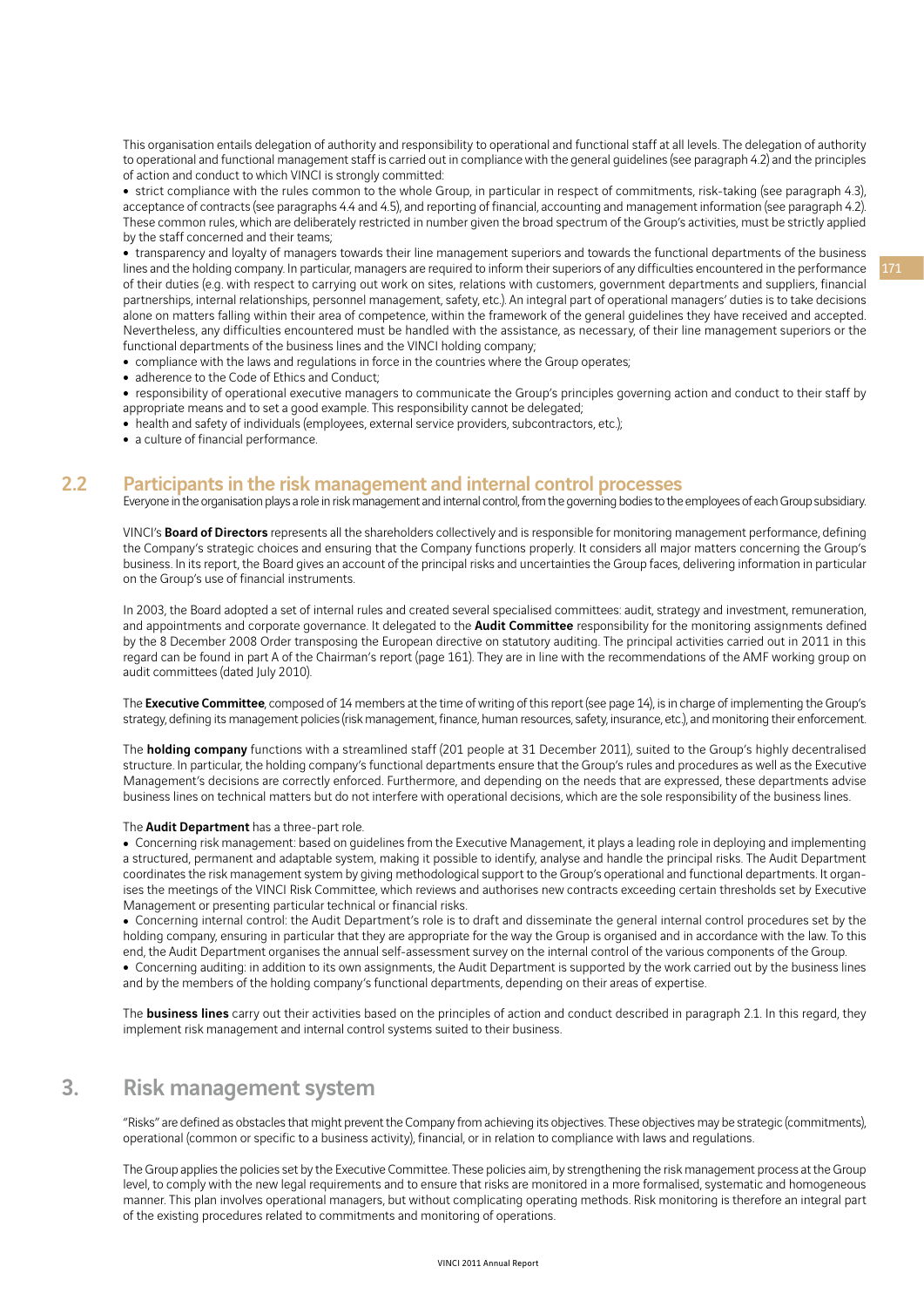A risk-mapping process encompassing all the Group's activities was created in 2009 and is updated annually as follows, in accordance with the AMF's recommendations:

• an anticipation of the main identifiable risks, either internal or external, that represent obstacles to the achievement of the Company's objectives;

• a qualitative assessment of risk criticality, taking into account the impact, likelihood and degree of control of each element of risk.

Deployment of this procedure across all business activities at the level of the holding company, business lines and divisions has enabled the Group to identify, assess and select the major risks for the various components of the Group: holding company, Concessions, Contracting and property. These risks are described in the chapter entitled "Risk factors", on page 108 of the Report of the Board of Directors.

Using a mapping system specific to each business (Concessions, Contracting), risk scorecards were developed in 2010. Their application makes it possible to present and assess the most significant events during Risk Committee meetings in a uniform manner.

# 4. Internal control system

The main procedures described below are common to all companies in the Group. There are specific procedures within each business line, in particular for the monitoring of projects and forecasting of results, especially for contracts spanning several years.

## 4.1 Compliance with laws and regulations

The Group's compliance objectives include the standards of conduct set by the laws and regulations in force.

The Legal Department of the holding company is responsible for:

- maintaining a legislative watch related to the various rules applicable to the Group;
- informing employees about rules pertaining to them;
- monitoring major acquisition projects and disputes that could affect the Group.

These provisions are supplemented by a system adapted to the business lines and subsidiaries, particularly those located outside France.

A variety of training and awareness sessions have been held in this regard.

As indicated under "Our commitments" in the sustainable development section (page 24), particular emphasis is placed on:

- safety of employees on construction sites through active implementation of the Group's accident prevention policy;
- purchasing and subcontracting.

## 4.2 Application of the guidelines and instructions of the Executive Management

The Chairmen of the companies heading business lines in the Contracting business (VINCI Energies, Eurovia and VINCI Construction), the Chairman of VINCI Autoroutes, the Chief Executive Officer of VINCI Concessions and the Chairman of VINCI Immobilier exercise the powers given to them by law.

Under the Group's internal organisation, they are also required to comply with the general guidelines issued for them by VINCI's Chairman and Chief Executive Officer.

These apply in particular to the following areas:

- compliance with the Code of Ethics and Conduct;
- entering into commitments, and in particular bidding for new contracts that are complex, of a significant size or involve significant potential risks; acquisitions and disposals; property transactions; and material off-balance sheet commitments;
- reporting to the holding company of accounting and financial information or information relating to events that are material for the Group, in particular in respect of safety, litigation, disputes, and insurance policies and claims.

These general guidelines require compliance with the holding company's procedures regarding bidding or investments. These procedures define thresholds above which specific authorisation must be obtained from the appropriate committees, namely the Risk Committee (see paragraph 4.3) or the Board of Directors' Strategy and Investment Committee, or where prior notifications must be issued to the Chairman and Chief Executive Officer and/or to certain VINCI functional departments.

These directives are cascaded through the organisation by the heads of the business lines:

- via delegations to their operational and functional staff for the provisions concerning them;
- to managers serving as company officers in a company in their business sector.

Operational and functional line managers regularly carry out field inspections in order to ensure that the principles of action and conduct described in paragraph 2.1 are being applied.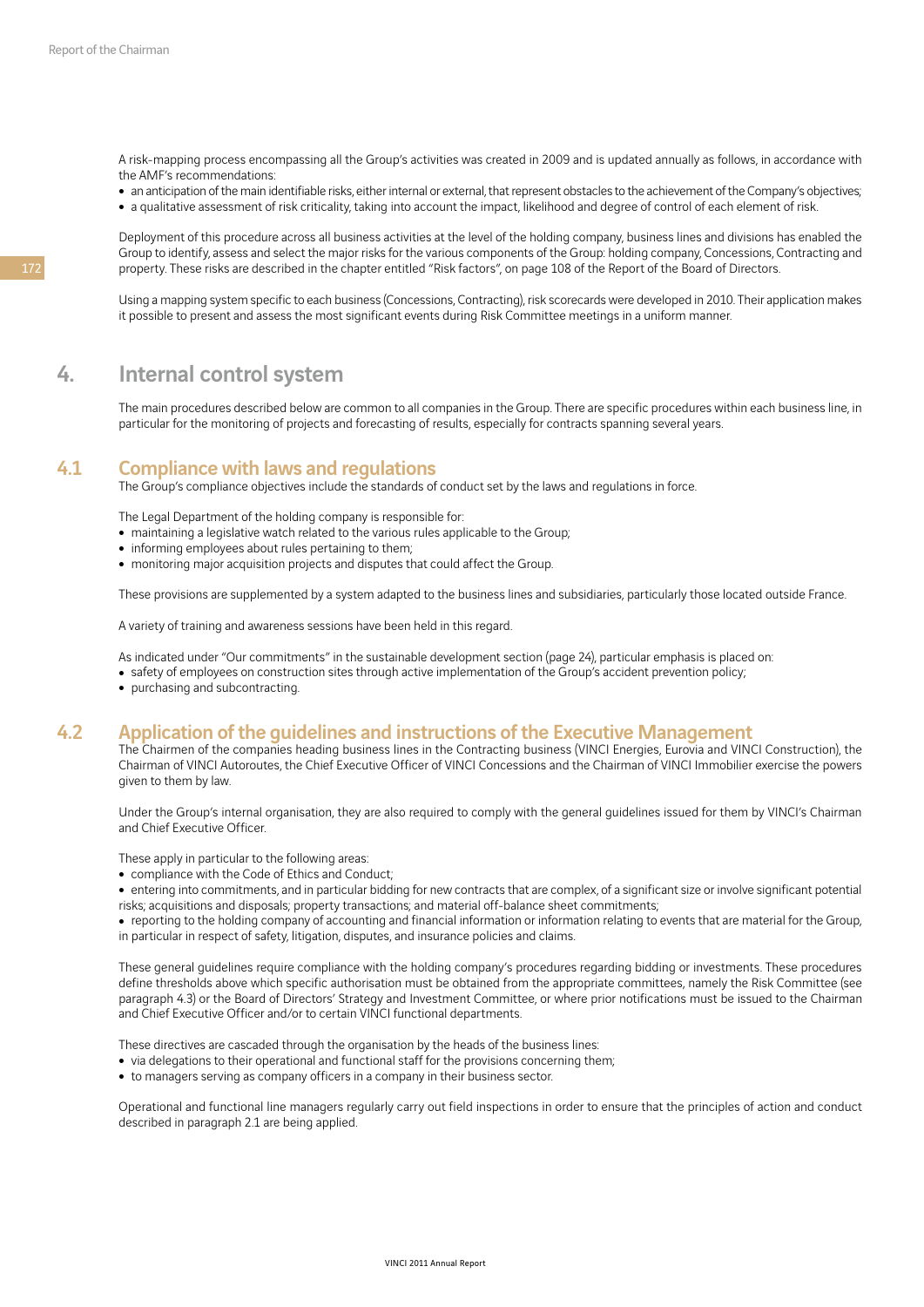# 4.3 Procedures related to new commitments – the VINCI Risk Committee

Strict control procedures are in force that must be complied with before a new commitment is accepted.

The role of the Risk Committee is to assess:

• acquisitions and disposals of businesses;

• the terms and conditions of tenders for construction works which, by virtue of their scale, specific financing characteristics, location or technical characteristics, entail specific risks of a technical, legal, financial or other nature. The thresholds for automatic, prior review and vetting by the Risk Committee are defined in the general guidelines. They apply to the entire project, taking all works packages together, irrespective of the Group's share in the project or the manner in which contracts are awarded (call for tenders, direct contracts, etc.);

• all transactions relating to property development, public-private partnerships (PPPs), concession operations or long-term commitments, including all associated financing, whether in France or elsewhere.

For construction contracts, thresholds below those necessitating a review by the Risk Committee require that an information sheet be sent to VINCI's Executive Management, which may convene a Risk Committee meeting as needed. Submission of a project to the Risk Committee formalises the commitment made by the manager of the subsidiary to his or her superiors as to the expected results.

Risk Committee meetings are usually attended by the following members:

- the Chairman and Chief Executive Officer of VINCI and/or the Executive Vice-President, Contracting;
- the Chairman (or Chief Executive Officer) of the business line involved:
- the Executive Vice-President and Chief Financial Officer of the Group;
- the Chief Audit Officer;
- the operational representatives of the company or companies presenting the project (Chief Executive Officer, project manager, etc.);
- the functional representatives of the company or business line involved (legal, insurance, finance, etc.).

The composition of the Risk Committee may be adjusted as a function of its agenda (e.g. review of property transactions, acquisitions of companies, concession contracts, PPPs).

The Group Risk Committee, in its various configurations, met 351 times in 2011 and reviewed 383 projects.

## 4.4 Procedures related to monitoring of operations

The business lines have their own operational control systems tailored to their business. Specific budget control measures have been implemented by the VINCI Energies, Eurovia and VINCI Construction business lines and by each of the concession activities (motorways, car parks, etc.). They make it possible to regularly monitor the progress of projects and contracts. These systems are compatible with those used to prepare and process financial and accounting information as described below.

Monthly dashboard reports on business, new orders, the order book and the Group's consolidated net borrowing position are prepared by the Finance Department on the basis of detailed information provided by the business lines.

Each main entity's Executive Management prepares a monthly report on key events.

The budget procedure is common to all Group business lines and their subsidiaries. It is built around five key dates in the year: the budget for the next year at the end of the current year, followed by four updates in March, May, September and November. Management committees meet twice a year, in May and November, at the time of the second and fourth budget updates, to examine each business line's performance and financial data. The Chairman and Chief Executive Officer of VINCI and the Executive Vice-President and CFO of the Group attend these meetings.

In addition, the business lines participate in regular monitoring of VINCI's social and environmental responsibility commitments as described under "Our commitments" in the sustainable development section, page 24, with a particular emphasis on safety.

# 4.5 Procedures related to the preparation and processing of financial and accounting information

The Budgets and Consolidation Department, reporting to the Finance Department, is responsible for the integrity and reliability of VINCI's financial information (parent company and consolidated financial statements) that is disseminated inside and outside the Group. To ensure the statements are produced, the department is specifically in charge of:

• preparing, approving and analysing VINCI's half-year and annual parent company and consolidated financial statements and forecasts (consolidation of budgets, budget updates and three-year forecasts);

• establishing, disseminating and monitoring the Group's accounting procedures and in particular their compliance with IFRS standards;

<sup>ˇ</sup> coordinating "Vision", the Group's financial information system, which includes the consolidation process and unifies VINCI's various reporting systems (accounting and financial information, commercial data, debt, human resources).

The Budgets and Consolidation Department establishes the timetable and closure instructions for the preparation of the half-year and annual accounts. These instructions are sent to the business lines' Finance Departments and are presented in detail to the people in charge of consolidation in the related entities.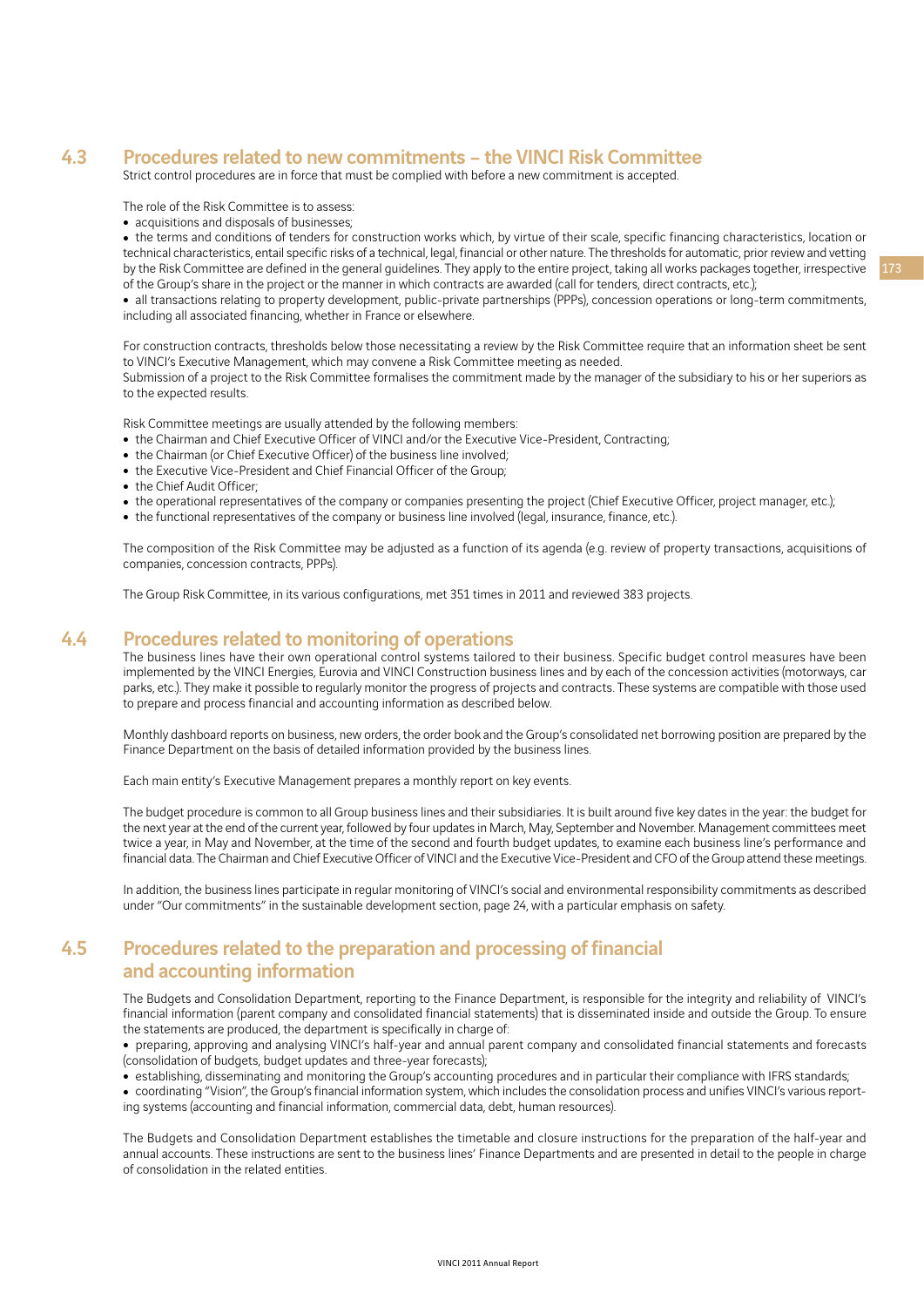The Group's accounting rules and methods, including the definition of reporting documents and consolidation packages, are set out in widely distributed procedural notes and published on VINCI's corporate intranet. At each accounts closure, business lines transmit a package to the Budgets and Consolidation Department containing an analysis of the consolidated data submitted and comments thereon. Complex transactions are subject to specific analyses, which are validated by the Statutory Auditors.

The Statutory Auditors present their observations, if any, on the half-year and annual accounts to the Audit Committee before they are presented to the Board of Directors.

Before signing their reports, the Statutory Auditors request representation letters from Group management and management of the business lines. In these representations, Group management and management of the business lines confirm that to the best of their knowledge, all items at their disposal have been submitted to the Statutory Auditors so as to enable them to perform their duties and that any anomalies noted by the Statutory Auditors and still unresolved at the date of these representations do not have a material impact, either individually or in aggregate, on the financial statements taken as a whole.

# 5. Actions undertaken to strengthen internal control and risk management

## 5.1 Tasks carried out prior to 2011

In 2003, VINCI initiated an action plan intended to enhance the quality of the Group's internal control and risk management systems without calling into question the principles and features of its management organisation. This organisation combines an entrepreneurial culture, autonomy for operational managers, transparency and loyalty, and a network-based operating model, all in a decentralised environment. These actions included, in particular:

#### Evaluation of internal control

Annual self-assessment surveys to measure the quality of internal control, in accordance with the requirements of the French Financial Security Act, covered an ever-increasing number of Group entities, rising from 193 in 2005 to 310 in 2010.

#### Information systems

Surveys to assess the operation of information systems were carried out in 2006, 2008 (13 entities in France, building a representative sample) and 2009 (33 subsidiaries based outside mainland France).

## 5.2 Tasks carried out in 2011

In 2011, in line with its objectives, VINCI implemented its Fast Close procedure, aimed at closing and publishing its financial statements at the beginning of February, representing a one-month gain on its previous publication schedule.

With the help of an external consultancy, a team was put together specifically to organise and implement the Fast Close procedure at subsidiary and business line and holding company levels. Particular attention was paid to internal control during the procedure, so as to give more continuity to the monitoring function.

The annual self-assessment survey of internal control quality in the VINCI Group was carried out on 370 legal entities in 2011 (including 110 outside France), representing 83% of the Group's consolidated business. The questionnaire contained 53 questions (58 for entities at the head of a business line or division). The report prepared by the holding company's Audit Department was presented to the Audit Committee in December.

As in 2010, a specific questionnaire was sent to the Chairman and Chief Executive Officer covering matters related to his function.

Risk management was a key area of focus throughout the entire Group in 2011:

• risk maps were updated and the results of meetings between the Audit Department and the executives of the principal Group entities were integrated:

• risk scorecards enabling risks to be assessed and presented in a homogeneous way were used during meetings of the risk committees and for monitoring by the finance committees and during budget updates.

The "Code of Ethics and Conduct", previously disseminated via the corporate hierarchy, was made available to all employees on the Group intranet on 1 February 2011.

Each Group component (business lines, or divisions for VINCI Construction) prepared a report summarising the specific actions carried out in 2011. The reports, which in particular give an account of the audits and reviews carried out, did not reveal any significant problems.

In addition, VINCI's Audit Department carried out audits in each of the following business lines: VINCI Concessions, Eurovia, VINCI Energies and VINCI Construction.

These audits did not reveal any problems that might have a significant impact on the business or financial statements of the Group.

A working group, assisted by an external consultancy, prepared a report on the adequacy of the information systems used by VINCI's different business lines with respect to the Group's objectives. The report is based on the results of a survey of VINCI's component entities.